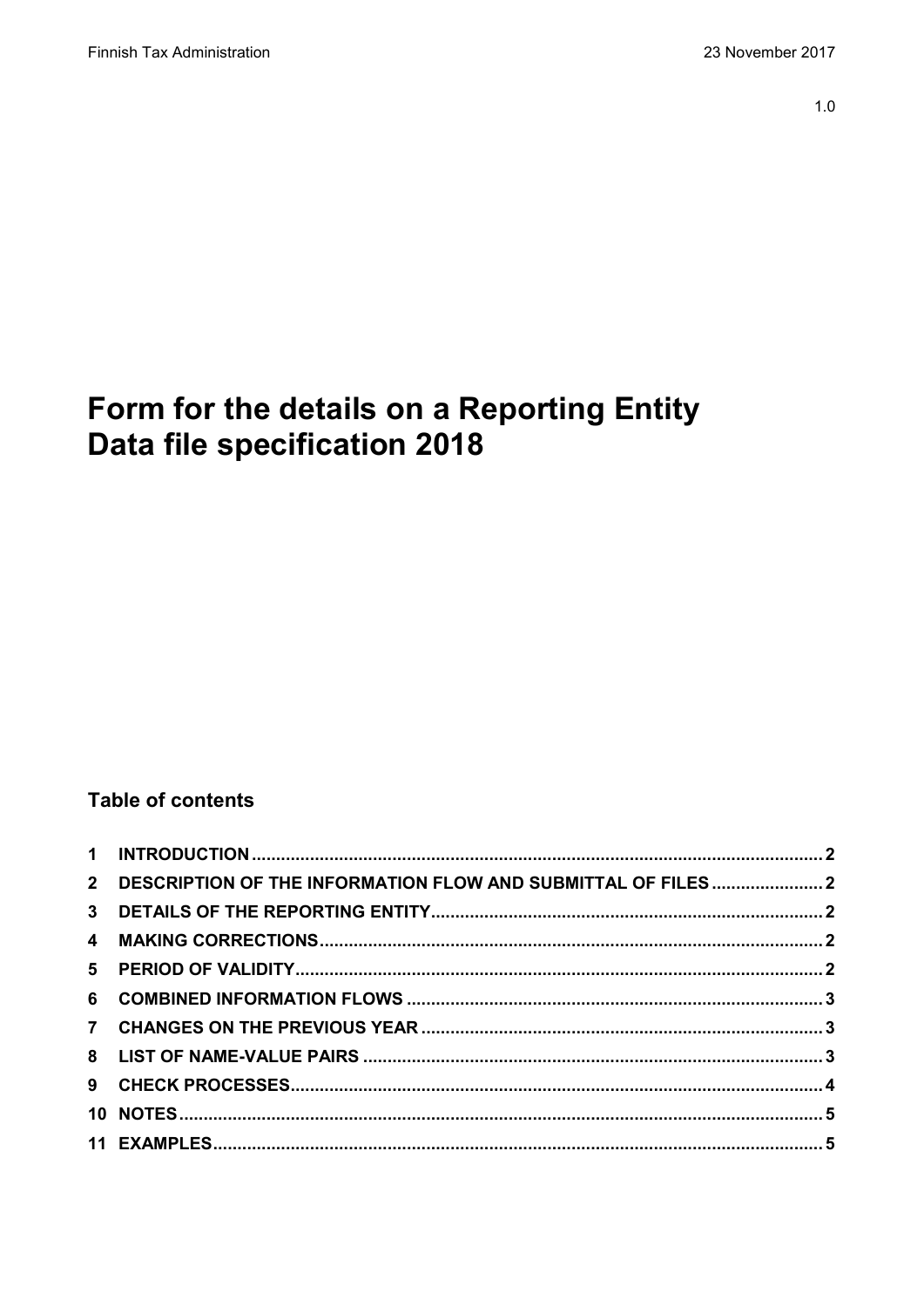## **Version history**

| <b>Date</b> | <b>Version</b> | <b>Description</b> |
|-------------|----------------|--------------------|
| 23.11.2017  | 0.1<br>и       | First 2018 version |

#### <span id="page-1-0"></span>**1 INTRODUCTION**

This guidance explains the structures of the required inbound file and the check procedures that follow. For more information, see tax.fi > About us > Information and material on taxation > IT developers > e-Filing guidance > Electronic filing of information returns General description.

#### <span id="page-1-1"></span>**2 DESCRIPTION OF THE INFORMATION FLOW AND SUBMITTAL OF FILES**

Country-by-country reports – including the Form for the details on a Reporting Entity – must normally be filed by a resident or nonresident company (permanent establishment) belonging to a multinational enterprise group (MNE Group) with consolidated group revenue of at least €750 million on the P/L account for the previous accounting year.

Give the exact identity details of the Entity filing the CbC Report and the name of the country to which the report is sent for the fiscal years **ending in 2018**.

Filers are expected to fill in the partial data set (001, 009) on a voluntary basis in cases where the data elements The Finnish Business ID of the Constituent Entity resident in Finland (194) and Name (195) are not reported.

For more information on how filers must identify themselves electronically, on the requirements on Katso ID and Katso Role, and on the information flow's check routine for authorizations, click [here.](https://www.ilmoitin.fi/webtamo/sivut/IlmoituslajiRoolit?kieli=en&tv=CBCSEL)

#### <span id="page-1-2"></span>**3 DETAILS OF THE REPORTING ENTITY**

You can only file one Form for each fiscal year, and if you send us several versions, we only use the most recent one.

#### <span id="page-1-3"></span>**4 MAKING CORRECTIONS**

Entities that have filed the Form must make corrections to any mistakes on it on their own initiative, without delay. To make corrections, replace your previous filing by a new filing (a replacement). This means that you re-enter the data elements that had been right all the time, and you enter the data elements with the errors and omissions now corrected. You have time up to 31 December 2019 to make corrections to the filing that concerns 2018.

If you must completely delete your previous Form (e.g. because the Entity's Business ID was wrong), you must file a deletion report with the value of the 082 element set to 'D' (082:D). Besides the 082 data element, other required entries on a deletion report are 000, 010, 020, 054 and 999. We also recommend filling in the information on a person to contact (041 and 042). On the deletion report, you cannot make changes or corrections.

#### <span id="page-1-4"></span>**5 PERIOD OF VALIDITY**

This specification sets out the requirements of file formatting that come into force 23 November 2017 and continue to be in force until a new version of this specification is released.

You must send the Form by the end date of the reportable fiscal year (= accounting period).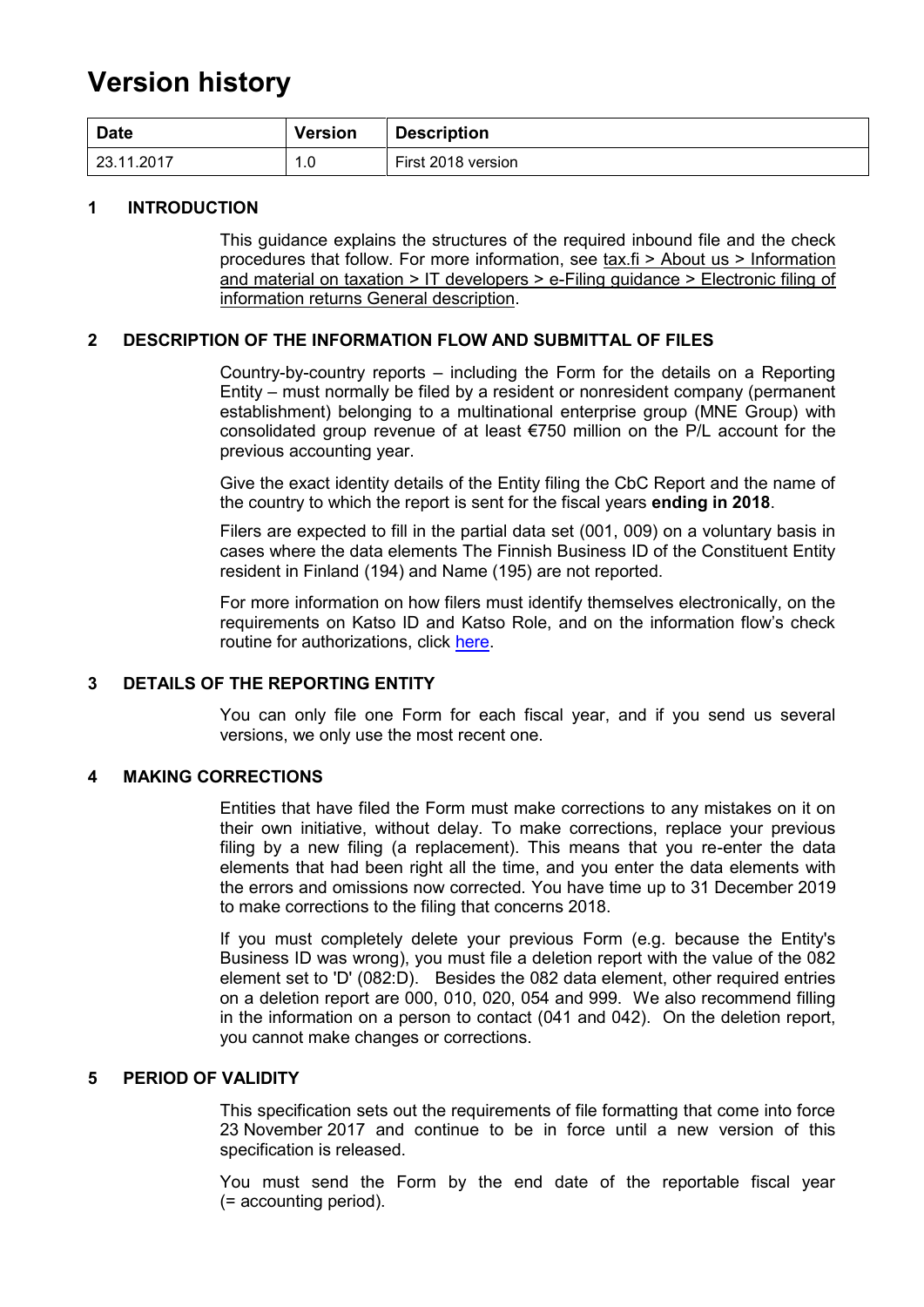#### <span id="page-2-0"></span>**6 COMBINED INFORMATION FLOWS**

This is a submittal that cannot be accompanied by other reports or enclosures.

## <span id="page-2-1"></span>**7 CHANGES ON THE PREVIOUS YEAR**

<span id="page-2-2"></span>

| <b>Versio</b> |       | Informati Information       | Definition        |
|---------------|-------|-----------------------------|-------------------|
|               | on ID |                             |                   |
| 1.0           | 000   | lFile ID                    | Yearly changes    |
|               | 193   | <b>CONSTITUENT ENTITIES</b> | <b>ID</b> removed |
|               | 196   | Optional description        | <b>ID</b> added   |

### **8 LIST OF NAME-VALUE PAIRS**

| <b>Name</b> | P/V    | Calc.  | <b>Description</b>                                                                                                                                                                                                                         | Format                    | Per-                                                      |
|-------------|--------|--------|--------------------------------------------------------------------------------------------------------------------------------------------------------------------------------------------------------------------------------------------|---------------------------|-----------------------------------------------------------|
|             |        | /check |                                                                                                                                                                                                                                            |                           | missible                                                  |
|             |        |        |                                                                                                                                                                                                                                            |                           | values                                                    |
| 000         | P      |        | File ID                                                                                                                                                                                                                                    | AN <sub>8</sub>           | CBCSEL17                                                  |
| 045         | P      |        | Service provider's ID code.                                                                                                                                                                                                                | AN3                       |                                                           |
|             |        |        | Service provider will fill in.                                                                                                                                                                                                             |                           |                                                           |
| 048         | V      |        | Name of the software application that sends the file.                                                                                                                                                                                      | AN35                      |                                                           |
| 198         | V      |        | Send Date and Time - populated by the service provider                                                                                                                                                                                     | PPKKVVVV<br><b>HHMMSS</b> |                                                           |
| 020         | P      |        | Name of the Reporting Entity                                                                                                                                                                                                               | AN150                     |                                                           |
| 010         | P      |        | Reporting Entity's Business ID                                                                                                                                                                                                             | <b>YTUNNUS2</b>           |                                                           |
| 041         | V      |        | Name of a person to contact                                                                                                                                                                                                                | <b>AN50</b>               |                                                           |
| 042         | V      |        | Contact person's telephone                                                                                                                                                                                                                 | <b>PUHELIN</b>            |                                                           |
| 082         | $\vee$ |        | Deletion<br>$D =$ deleting a previous filing.                                                                                                                                                                                              | A1                        | D                                                         |
| 121         | P/V    | $\ast$ | Reporting Role of the Reporting Entity<br><b>CBC701: Ultimate Parent Entity</b><br><b>CBC702: Surrogate Parent Entity</b><br>$\overline{\phantom{a}}$<br>CBC703:Domestic Constituent Entity (local filing)<br>$CBC704 = None of the above$ | AN <sub>6</sub>           | CBC701<br><b>CBC702</b><br><b>CBC703</b><br><b>CBC704</b> |
| 054         | P      |        | Fiscal year                                                                                                                                                                                                                                | PPKKVVVV-<br>PPKKVVVV     |                                                           |
| 188         | P/V    | $\ast$ | Name of the filer of the CbC Report                                                                                                                                                                                                        | AN150                     |                                                           |
| 189         | P/V    | $\ast$ | Filer's Finnish Business ID                                                                                                                                                                                                                | YTUNNUS2                  |                                                           |
| 190         | P/V    | $\ast$ | Filer's foreign Tax Identification Number<br>If known, the TIN must be filled in.                                                                                                                                                          | <b>AN50</b>               |                                                           |
| 191         | P/V    | $\ast$ | Filer's tax jurisdiction.<br>Country Code as listed in the ISO3166-1 standard.<br>Examples: DE = Germany and SE = Sweden.                                                                                                                  | <b>MAATUNNUS</b>          |                                                           |
| 192         | P/V    | $\ast$ | Role of the filer<br><b>CBC711: Ultimate Parent Entity</b><br><b>CBC712: Surrogate Parent Entity</b>                                                                                                                                       | AN <sub>6</sub>           | CBC711<br><b>CBC712</b>                                   |
| 001         | P/V    |        | Number of partial data sets                                                                                                                                                                                                                | N <sub>8</sub>            |                                                           |
| 194         | P/V    | $\ast$ | The Finnish Business ID of the Constituent Entity resident<br>in Finland                                                                                                                                                                   | YTUNNUS2                  |                                                           |
| 195         | P/V    | $\ast$ | The name of the Constituent Entity resident in Finland                                                                                                                                                                                     | AN150                     |                                                           |
| 009         | P/V    |        | End character of the partial data set                                                                                                                                                                                                      | N <sub>8</sub>            |                                                           |
| 196         | V      |        | Optional description                                                                                                                                                                                                                       | AN1000                    |                                                           |
| 999         | P      |        | Final code                                                                                                                                                                                                                                 | N <sub>8</sub>            |                                                           |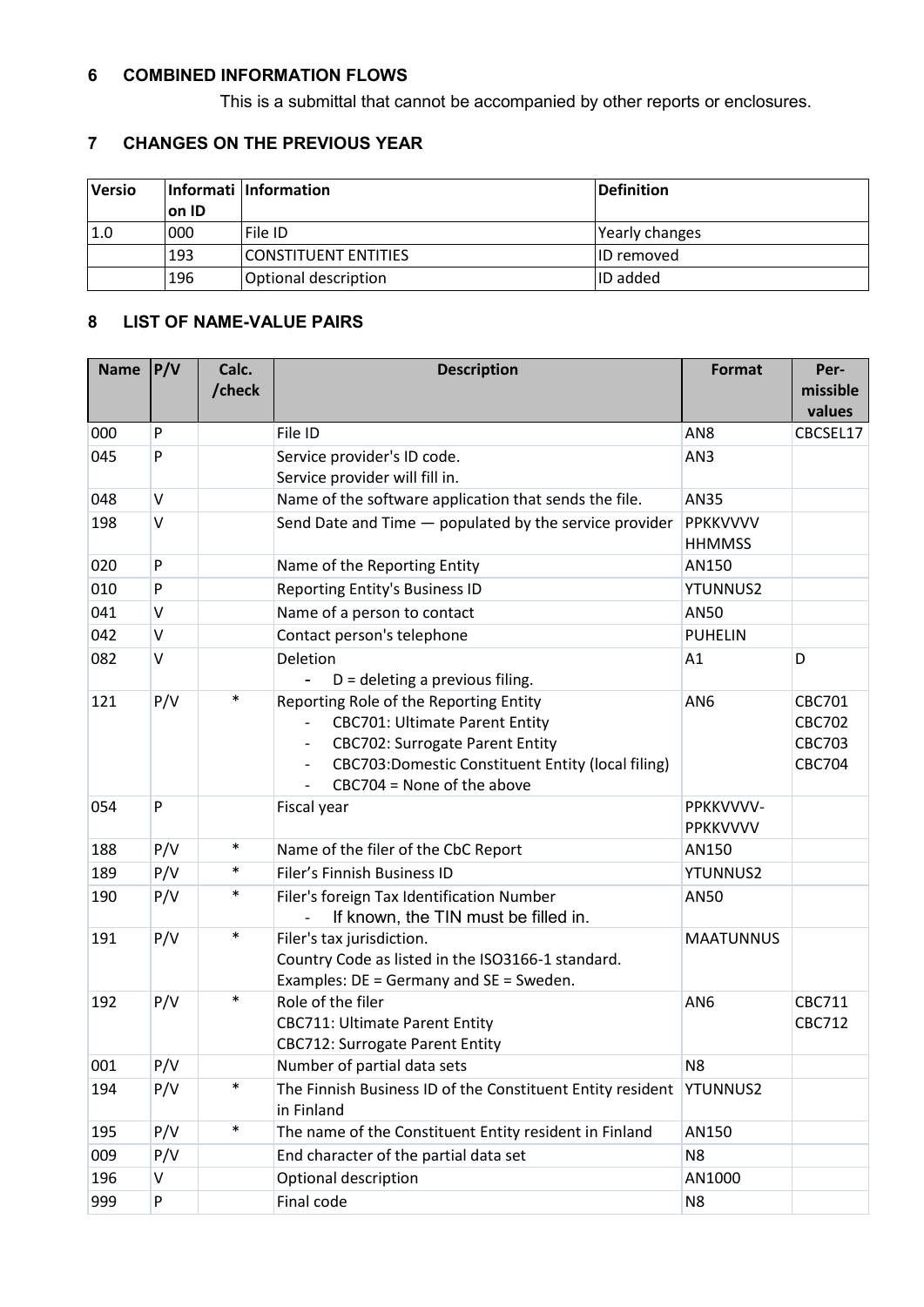## <span id="page-3-0"></span>**9 CHECK PROCESSES**

| New/         | ID         | Description of Calc. Rule / Check                                                                                                                                    |
|--------------|------------|----------------------------------------------------------------------------------------------------------------------------------------------------------------------|
| Changed      |            |                                                                                                                                                                      |
| C            | 000        | The last two characters of the year of the end date of the fiscal year ("2018") must                                                                                 |
|              | 054        | be ("18") which is the same as the ending characters of the File Identifier ("18").                                                                                  |
|              |            |                                                                                                                                                                      |
|              |            | #1366; Fiscal-year end date must match the year indicated by File Identifier.                                                                                        |
| $\mathsf{C}$ | 082        | In addition to the required elements, also 121, 188 and 191 are mandatory when                                                                                       |
|              | 121        | your filing is not a deletion report (082:D).                                                                                                                        |
|              | 188        |                                                                                                                                                                      |
|              | 191        |                                                                                                                                                                      |
|              |            | #1365; The 121, 188 and 191 data elements are mandatory for other than                                                                                               |
|              | 082        | deletion reports.<br>For other than deletion reports (082:D), either 189 or 190 is mandatory.                                                                        |
|              | 189        |                                                                                                                                                                      |
|              | 190        |                                                                                                                                                                      |
|              |            | #1307; The 189 and 190 data elements are mandatory for other than deletion                                                                                           |
|              |            | reports.                                                                                                                                                             |
|              | 121        | If Reporting Role (121) is 'CBC701', 'CBC702' or 'CBC703', the check must be made                                                                                    |
|              | 189        | to ascertain that the Entity's Finnish Business ID (189) is the same as Filer's                                                                                      |
|              | 190        | Business ID (010).                                                                                                                                                   |
|              | 010        |                                                                                                                                                                      |
|              |            | #1296; According to your input, the Reporting Role is "Ultimate Parent Entity",                                                                                      |
|              |            | "Surrogate Parent Entity" or "Secondary Constituent Entity". It is required that the                                                                                 |
|              | 121        | Reporting Entity's Business ID is the same as the Filer's. Please recheck the entry.<br>If Reporting Role (121) is 'CBC704', the check is made that either a Finnish |
|              | 189        | Business ID (189) or a foreign TIN (190) is entered. You cannot enter both.                                                                                          |
|              | 190        |                                                                                                                                                                      |
|              |            | #1298; According to your input, Reporting Role is "None of the above". Enter the                                                                                     |
|              |            | entity's Finnish Business ID or its foreign TIN. Fill in just one of the elements. You                                                                               |
|              |            | cannot give both.                                                                                                                                                    |
|              | 121        | If Reporting Role (121) is 'CBC704' and the Entity's Finnish Business ID (189) is                                                                                    |
|              | 189        | populated, the check is made to ensure that it is not the same as Filer's Business                                                                                   |
|              | 010        | ID (010).                                                                                                                                                            |
|              |            | #1299; According to your input, Reporting Role is "None of the above". You                                                                                           |
|              |            | cannot give a Reporting Entity's Business ID that would be the same as the Filer's.                                                                                  |
|              |            | Please recheck the entry.                                                                                                                                            |
|              | 121        | If Reporting Role (121) is 'CBC701', 'CBC702' or 'CBC703', the check is made to                                                                                      |
|              | 190        | ensure that no foreign TIN (090) has been entered.                                                                                                                   |
|              |            |                                                                                                                                                                      |
|              |            | #1300; According to your input, the Reporting Role is "Ultimate Parent Entity",                                                                                      |
|              |            | "Surrogate Parent Entity" or "Secondary Constituent Entity". You cannot enter a                                                                                      |
|              |            | foreign TIN as the ID code of the Reporting Entity. Please recheck the entry.                                                                                        |
|              | 121<br>191 | If Reporting Role (121) is 'CBC701', 'CBC702' or 'CBC703', the check is made to<br>ensure that Tax Jurisdiction (191) is 'FI'.                                       |
|              |            |                                                                                                                                                                      |
|              |            | #1301; According to your input, the Reporting Role is "Ultimate Parent Entity",                                                                                      |
|              |            | "Surrogate Parent Entity" or "Secondary Constituent Entity". Finland (FI) must be                                                                                    |
|              |            | the Tax Jurisdiction of the Reporting Entity. Please recheck the entry.                                                                                              |
|              | 121        | If Reporting Role (121) is 'CBC704', the check is made that the filer's role (192) is                                                                                |
|              | 192        | populated.                                                                                                                                                           |
|              |            |                                                                                                                                                                      |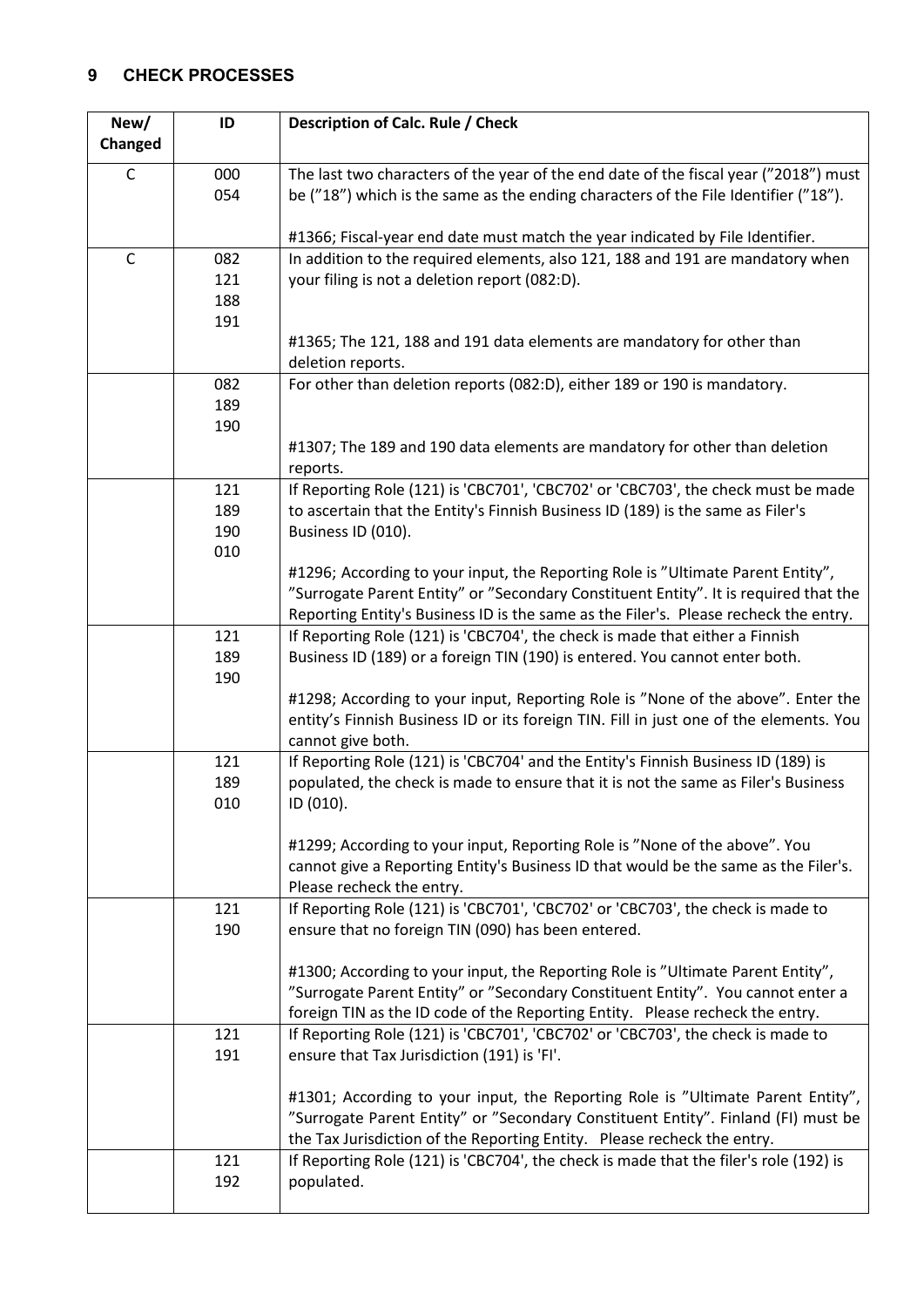|   |     | #1302; According to your input, Reporting Role is "None of the above". For this<br>reason, you must also indicate the role of the party filing the CbC Report. |
|---|-----|----------------------------------------------------------------------------------------------------------------------------------------------------------------|
|   | 121 | If Reporting Role (121) is 'CBC701', 'CBC702' or 'CBC703', the check is made to                                                                                |
|   | 192 | ensure that no filer's role (192) has been entered.                                                                                                            |
|   |     | #1303; According to your input, the Reporting Role is "Ultimate Parent Entity",                                                                                |
|   |     | "Surrogate Parent Entity" or "Secondary Constituent Entity". No role of the filer                                                                              |
|   |     | must be specified. Please recheck the entry.                                                                                                                   |
| N | 194 | When you report "The Finnish Business ID of the Constituent Entity resident in                                                                                 |
|   | 195 | Finland" (194) or "The name of the Constituent Entity resident in Finland" (195),                                                                              |
|   |     | you must fill in both elements.                                                                                                                                |
|   |     | #1367; When you report "The Finnish Business ID of the Constituent Entity                                                                                      |
|   |     | resident in Finland" (194) or "The name of the Constituent Entity resident in                                                                                  |
|   |     | Finland" (195), you must fill in both elements.                                                                                                                |

#### <span id="page-4-0"></span>**10 NOTES**

None.

#### <span id="page-4-1"></span>**11 EXAMPLES**

The examples below show "Details on a Reporting Entity" data files for 2018.

Example 1: This is a submittal made by a Constituent Entity operating in Finland. The Country-by-Country Report is submitted by a company that has Germany as its tax jurisdiction. The Reporting Entity does not have a Finnish Business ID. It uses its foreign identification number. This submittal contains a list of all Constituent Entities resident in Finland (2 entities).

000:CBCSEL18 010:1234567-8 020:Test Company 'A' 041:Test person to contact 042:+35899999999 121:CBC704 054:01012018-31122018 188:Reporting Entity 190:987654321 191:DE 192:CBC711  $001:2$ 194:1234567-8 195:Test Company 'A' 009:1 194:2345678-9 195:Test company 'B' 009:2 048:Software X 196:Optional description up to a thousand characters 999:1

Example 2: This is a submittal made by a Reporting Entity operating in Finland. The Reporting Entity is also the company submitting the Country-by-Country Report. This submittal contains a list of all Constituent Entities resident in Finland (2 entities).